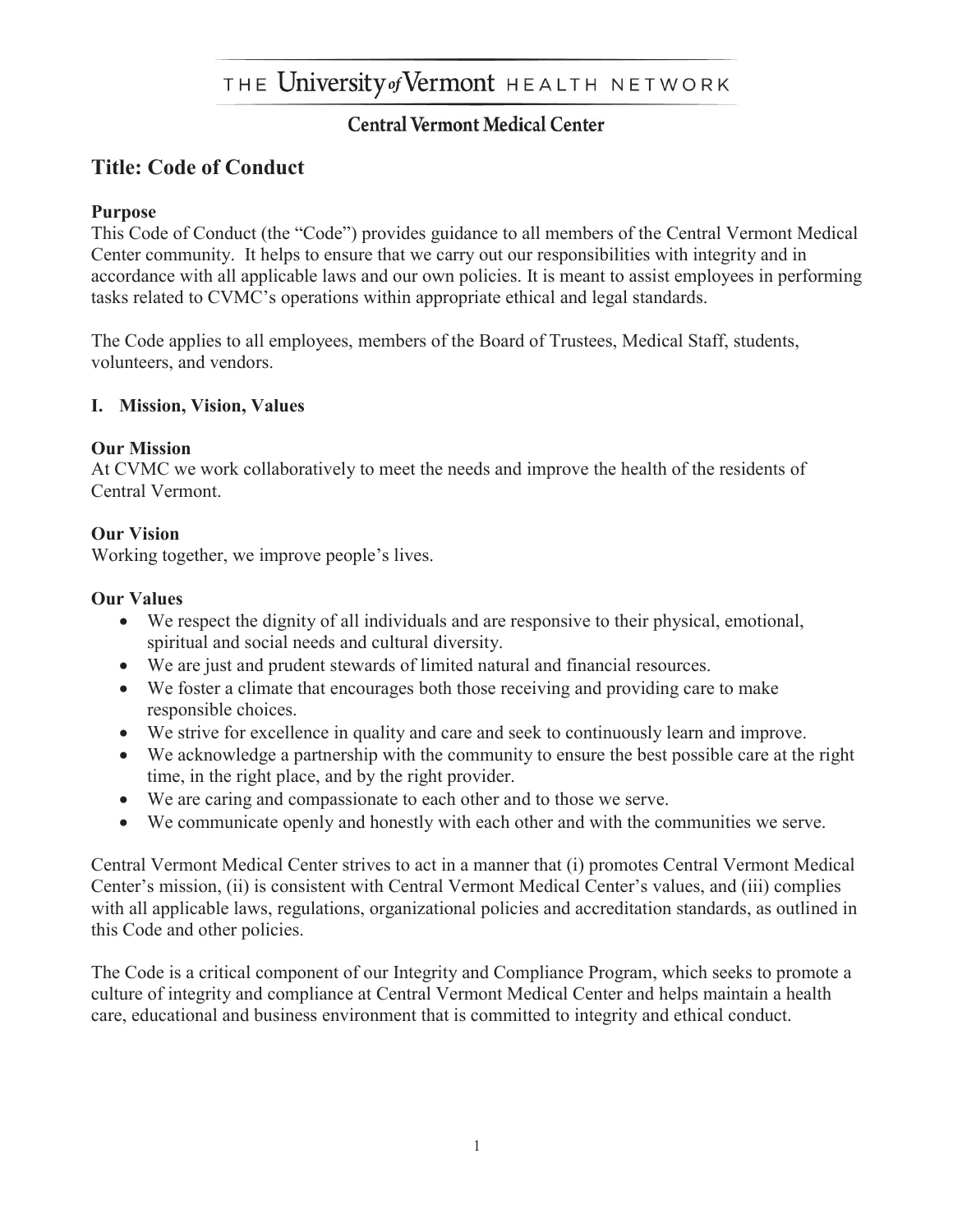# **II. Quality Patient Care**

We are committed to providing patients with high-quality care in a safe and respectful environment. Everyone has a responsibility to participate in the Patient Safety Program and support a "blame free but accountable" approach that is continuously improving and data-driven. We focus on system and process improvements to support a culture of safety and minimize a culture of blame.

It is important to report potential hazards or adverse events at the time they are identified or occur. Report adverse and "near miss" events through the on-line S.A.F.E. reporting system. All information reported through the S.A.F.E. system and information related to any root cause analysis is considered confidential and protected under the State of Vermont's peer review privilege. If you have any questions about patient safety or event reporting, contact the Quality Management department at 371- 5971.

## **Patient Rights**

We honor a patient's right to obtain treatment, make decisions regarding treatment, and maintain privacy. We seek to have open communication between patients and caregivers, and to meet each patient's reasonable expectations. We are committed to providing care to all members of the community without regard to age, race, color, sex, sexual orientation, gender identity or expression, ethnicity, culture, place of birth, national origin, HIV status, religion, marital status, language, socioeconomic status, physical or mental disability, protected veteran status or obligation for service in the armed forces.

## **Emergency Treatment**

Central Vermont Medical Center follows the Emergency Medical Treatment and Labor Act (EMTALA) and provides emergency medical screening and necessary stabilization to all patients, regardless of ability to pay. We will not delay emergency screening and necessary stabilizing treatment in order to seek financial and demographic information. Patients with emergency medical conditions should be transferred to another facility only at the patient's request or if the patient's medical needs cannot be met at Central Vermont Medical Center and appropriate care is known to be available at another facility.

#### **Advance Directives**

Patients have the right to prepare an advance directive and, as appropriate, Central Vermont Medical Center will provide information and education for patients about advance care planning. In an Advance Directive, a patient can specify which treatments he or she wants (or doesn't want) and can name a family member or friend as their health care proxy (agent), someone who would make medical decisions for them if they weren't able to do so on their own. A patient's advance directive will be honored as required by law and within the capabilities of Central Vermont Medical Center. When an advance directive is received by Central Vermont Medical Center, it will be incorporated into the patient's medical record.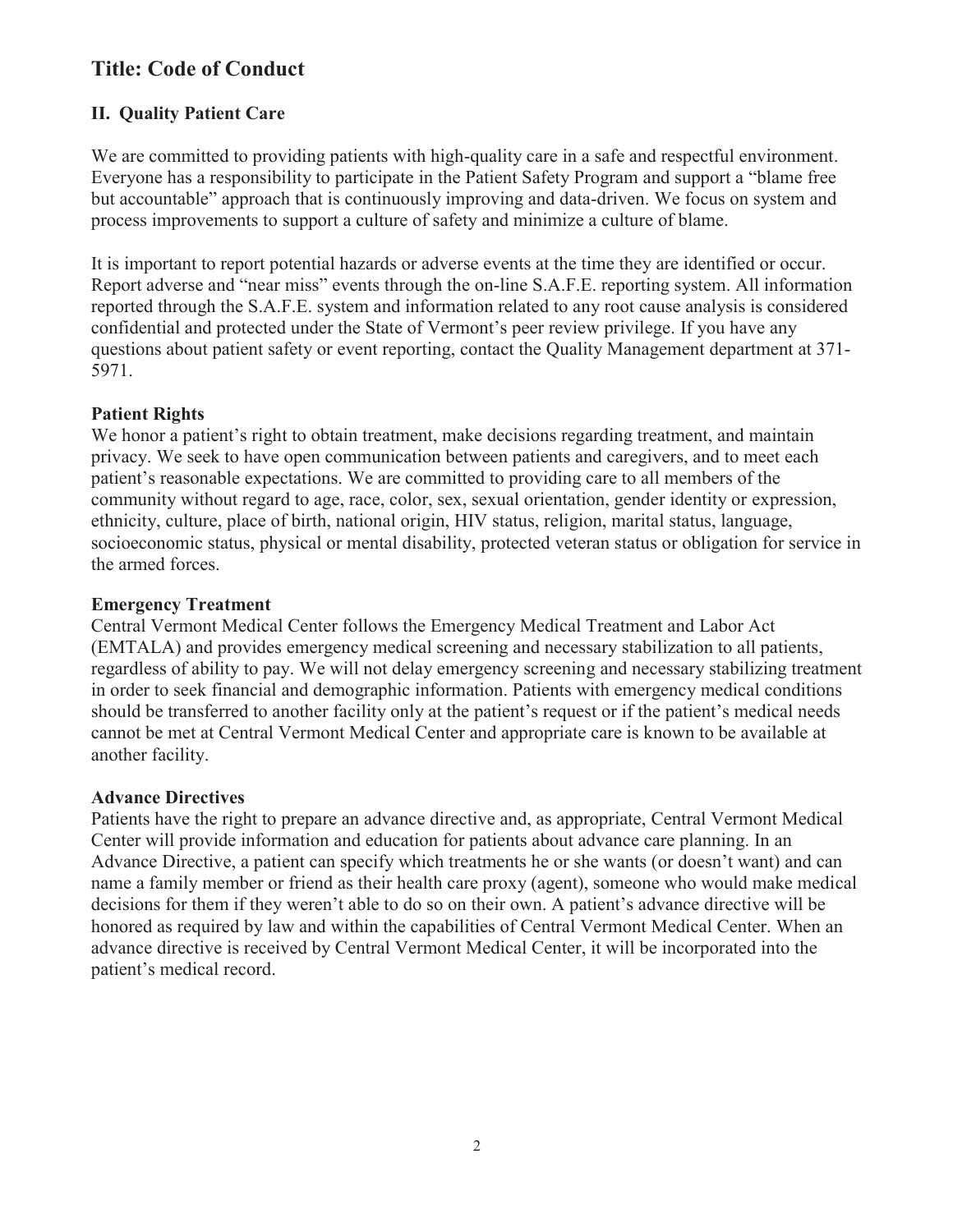### **Research, Investigations, and Clinical Trials**

We are bound to protect our patients and respect their rights during research, investigations, and clinical trials. All research participants are given a full explanation of alternative services that might prove beneficial to them. They are also given a full explanation of the risks, expected benefits, and alternatives. A patient's refusal to participate in a research study will not limit access to services. Prior to starting a research study, investigators must obtain approval from UVM Medical Center's Institutional Review Board (IRB). All staff involved in the conduct of an approved research study or clinical trial must adhere to all IRB related requirements.

### **Privacy and Security of Patient Information**

We recognize that patients and their families trust us with private information in order to obtain quality care. These rules apply to all types of patient information, including financial information, and all forms of information: spoken, written or electronic. Accordingly, we have adopted the following Principles for Patient Confidentiality.

It is a privilege to be entrusted with a patient's personal health information, and all members of the Central Vermont Medical Center community – medical staff, health care providers, staff members, students, volunteers and vendors (collectively referred to as Employees) – have important obligations that accompany that privilege.

Maintaining a patient's privacy is the responsibility of every Employee. You have a duty to actively avoid and prevent privacy violations, as well as a duty to report privacy violations and to assist in mitigating any resulting harm.

# **General Principles**

- **I.** You may only access or disclose patient information to further patient care, conduct hospital operations, promote quality improvement and enhance education, and not out of curiosity or for personal interests.
- **II.** Care coordination, financial operations and educational efforts require that patient information be shared with those with a need to know, but those sharing and receiving information must follow the principles of minimum necessary and respect for privacy and patient choice.
- **III.**When an employee becomes a patient, the separate roles of patient and provider, employee, student, or volunteer should remain clear and distinct.
- **IV.**When discussing patient information with others involved in the patient's care, you must take reasonable precautions to minimize the chance that that information will be overheard by individuals not involved in that patient's care.
- **V.** Communications technology is valuable to enhance patient care and coordinate care, but must be used carefully to avoid the risk of widespread dissemination of private information.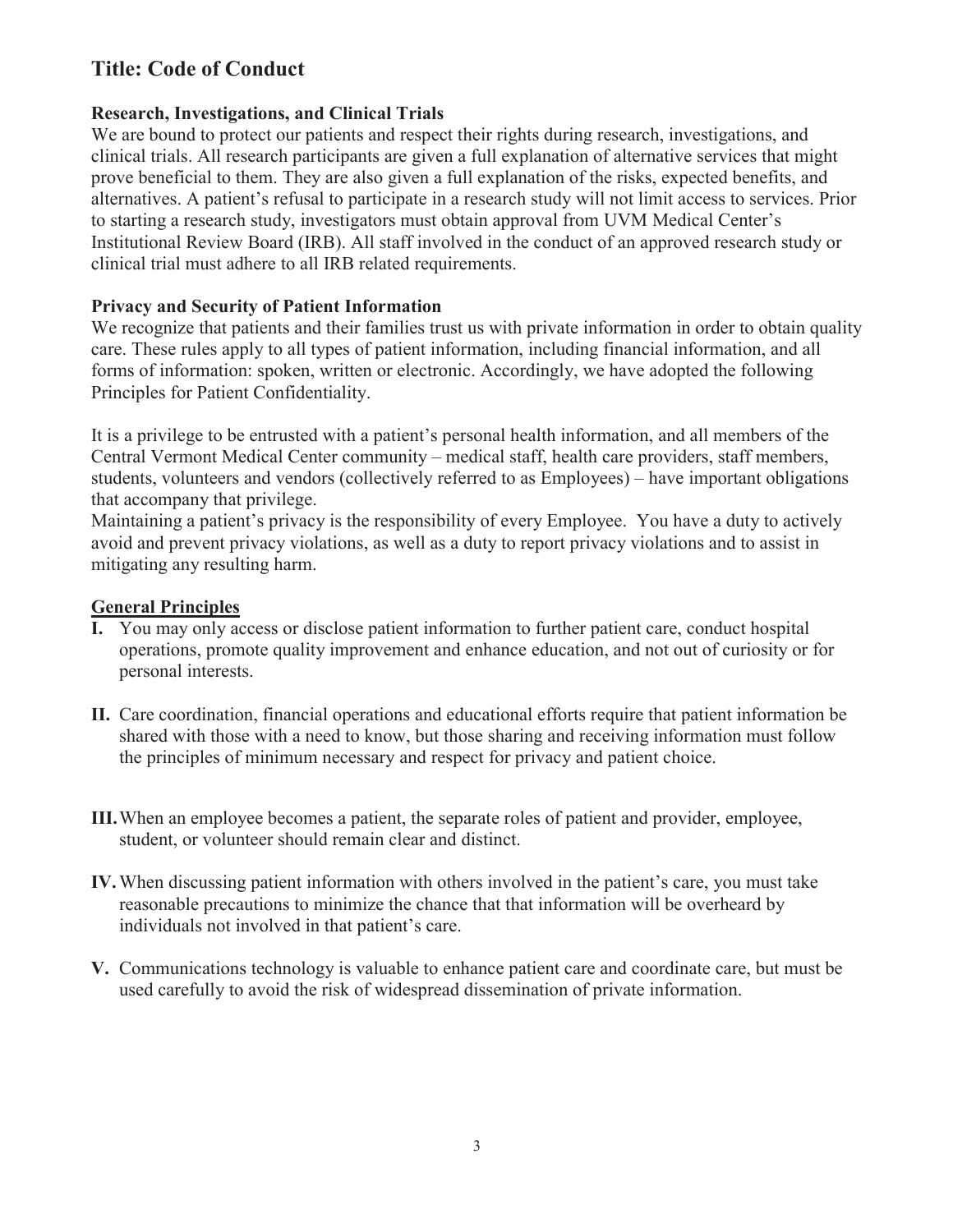## **Particular Circumstances**

- 1. Access to a Patient's Record. You may access and use patient information only as needed for your work or educational program. In particular:
	- a) Anticipating Care. Accessing patient information for coordination or continuity of patient care is appropriate when you are part of the care team, but accessing records should not be used in lieu of established patient admission and placement workflows. Each Department should establish a workflow for patient placement and staffing that avoids duplicative or unnecessary access and disclosure of patient information. If you have any questions about whether your role may require you to access patient information in anticipation of patient care, please contact your supervisor or the Compliance & Privacy Office. You may only access the minimum necessary amount of patient information needed to do your job.
	- b) Following a Patient. Clinicians who have been actively involved in a patient's care may follow that patient's progress if doing so would provide significant educational or quality information. In these cases, clinicians should be mindful of the "minimum necessary" standard. In addition, there are some cases where continued access may not be appropriate, such as when a patient is your co-worker, family member, or friend. If you have any questions as to whether or not posttreatment access to a patient's record is appropriate, talk with your supervisor or call the Compliance & Privacy Office. Clinicians should use established educational and quality forums (grand rounds, morbidity and mortality conferences, etc.) to follow the progress of patients when they are available.
	- c) Your Own Record. Processes for patient to access to their own health information have been developed with the goal of optimizing the quality of care provided. Towards the goal of optimizing the quality of your own care as a patient, you may not access your own medical record through your standard workplace access to the Electronic Health Record system. You may access your information via the on-line "MyHealth" portal or obtain a copy of your record from Health Information Management. Your healthcare provider can review your health information with you in a meaningful way and in a supportive environment. You may not, under any circumstances, alter, edit or make entries to your own information in the electronic medical record or other system containing patient information, including updating demographic information or scheduling appointments.
	- d) Your Family Members. A patient's privacy whether the person is someone you know or not is of paramount importance. In order to maintain the highest level of confidentiality for all patients, you may not directly access the medical records or financial information of your family members, minor children, friends, staff members or other individuals for personal or non-work related purposes, even if oral authorization has been given. Patients may elect to grant proxy access to their MyHealth Online accounts to a family member or friend by submitting the appropriate authorization form.
	- e) When Employees are Patients. All Employees have the same privacy rights as other patients, and may be particularly concerned about their health information being shared with coworkers.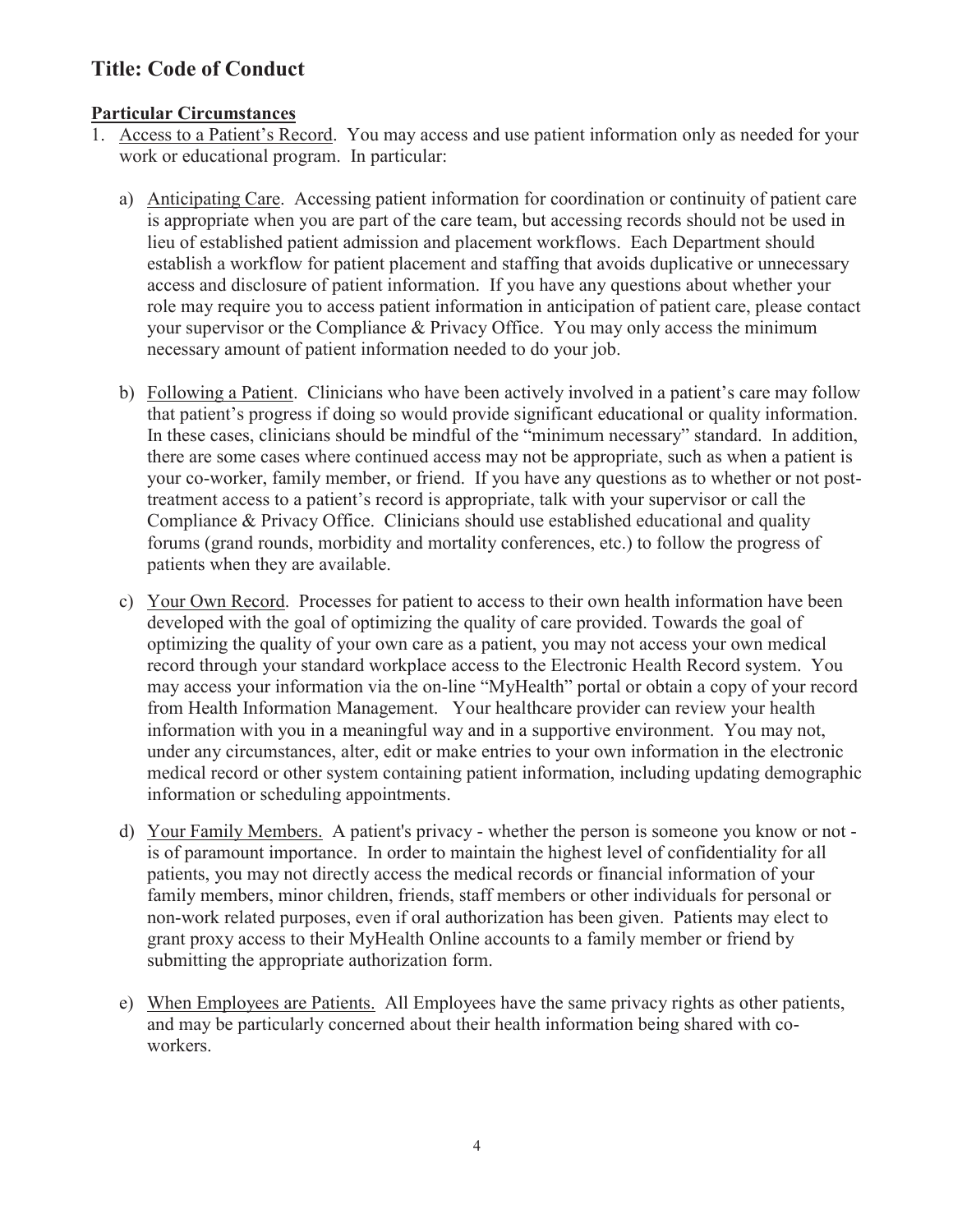- i. If you learn that a co-worker is a Central Vermont Medical Center patient, you may want to know more or contact the patient out of genuine concern. However, your co-worker deserves to have his/her information safeguarded like any other patient. If you are not directly involved in the co-worker's care, do not access the co-worker's information unless there is a job-related reason to do so. Do not ask caregivers for information – even out of concern. Keep the fact that the co-worker is a patient to yourself unless the co-worker has authorized you to share this information.
- ii. In general, where your job would require you to access the health information of a coworker, relative, or an individual with whom you have a close personal relationship, you should transfer the task if you can reasonably do so without disrupting your department's workflow.
- iii. If you are directly involved in the co-worker's care, only access the minimum necessary information to care for the patient/co-worker. Do not share any information, including the fact that the co-worker is a patient, with anyone unless it is necessary to do your job.

#### 2. Disclosing Patient Information.

- a) Patient's Family Members and Friends. If the patient agrees, you may share health information with a patient's family member, friend or other individuals identified by the patient as being involved in his/her care. If the patient is not available to agree or object or is incapacitated, you must exercise your professional judgment to determine whether it is in the patient's best interest to share information.
- b) Communicating with Patients with Visitors Present. Patients may not want their health information shared with family members or visitors, even if they are present. Before discussing health information with a patient who has a friend or family member present, you should ask the patient if he/she wants the visitor(s) to be present during the communications. You may also wish to document this in the patient's record so that other Employees are aware of the patient's preferences.
- c) Restricted patients. A patient has the right to request that information regarding his/her admission not be made available to callers or visitors by notifying the Registration staff that he/she does not want to be listed in the patient directory. You should not release any information about these patients to a caller or visitor, and should respond "I have no information available on this person". In situations where a patient has given permission to share health information with certain or limited individuals, you should consider setting up a code word as an extra measure of protection of the patient's privacy.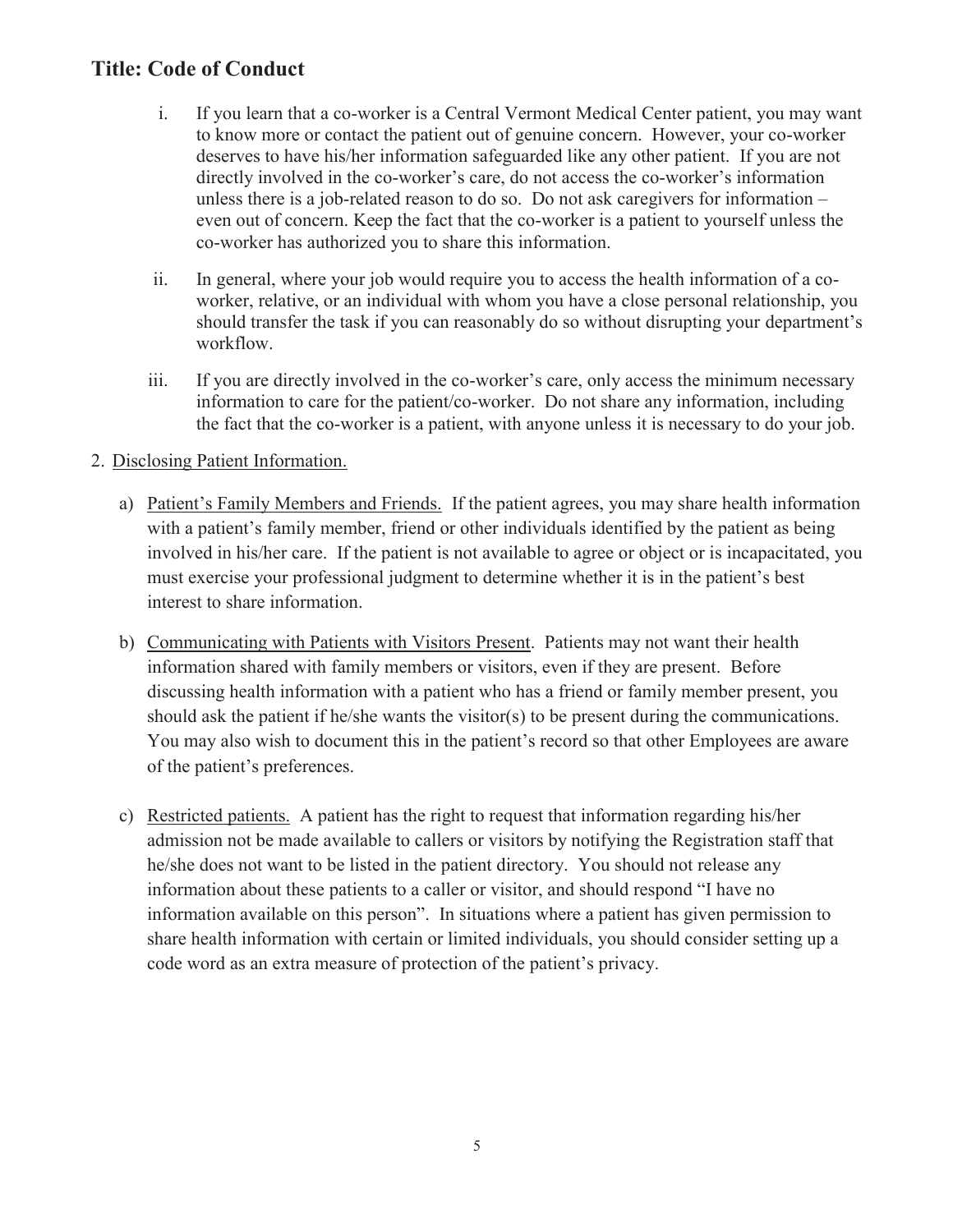- 3. Conversations involving patient information. In order to maintain the highest level of confidentiality for all patients, avoid discussion of patient information in settings where that discussion may be overheard by other patients or visitors such as cafeterias, elevators, shuttle buses, and other public areas. When discussing a patient's condition over the phone, speak quietly. When having conversations about a patient's condition or treatment in the patient's semi-private room, you may consider asking the other patient's visitors/family to leave or pull the curtain and speak quietly. Do not discuss patient information with others who do not have a job-related need to know.
- 4. Educational Presentations. Providers may use patient information to conduct training programs in which Employees learn under supervision to practice or improve their skills as healthcare providers. Employees who are using patient information for training or educational purposes must use the least amount of identifiable information necessary to accomplish the training. Any identifiable patient information used for education and training may not be disclosed outside of Central Vermont Medical Center. If you wish to publish a case study or conduct a lecture that will include identifiable patient information, you must obtain authorization from the patient. Please keep in mind that we live in a small community where many residents know the details of each other's lives. Sharing details about a patient such as a rare disease diagnosis, traumatic injury or general characteristics such as a job title, criminal history or community activities could be considered identifiable information.
- 5. Research. Privacy rules impact a researcher's ability to access and collect patient information for research purposes. You must take certain procedural steps prior to using or sharing health information for research. This is true whether or not the researcher is an Employee of Central Vermont Medical Center.
- 6. Technology, Social Media and Photographs.
	- a) Cell phones and other related communications technology may be valuable in enhancing coordination of care and communication among healthcare providers. You must follow Central Vermont Medical Center policies on security of data and devices, including password protection, encryption and data storage. Patient information must not be stored on any personal devices or in the cloud.
	- b) You may not comment on or post on social media any information you learned about a patient through your work. Note that the nature or timing of a patient's injuries or hospitalization may make the patient "identifiable" in a post even if his or her name is not disclosed.
	- c) Photographs may be taken for patient care purposes and included in a patient's medical record, and must be protected in accordance with privacy and security policies. "Patient care purposes" include identification, diagnosis and treatment of the patient. Photographs of patients should be taken with Central Vermont Medical Center approved equipment and/or software applications, and may not be stored on personal devices.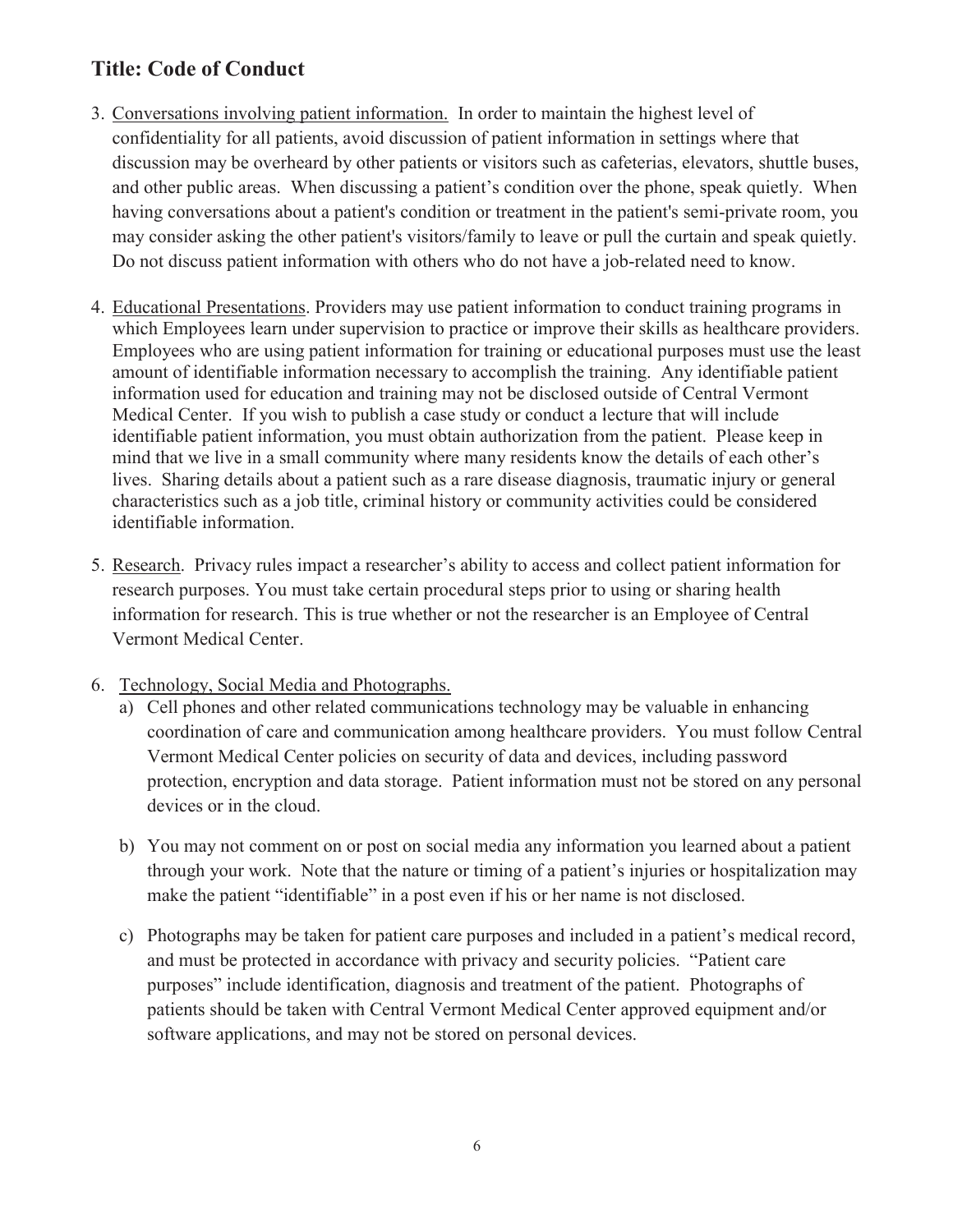- d) When taking a photograph for patient care purposes, you must ensure that the photograph contains the minimum necessary amount of image required for the intended purpose. If identifiable characteristics of the patient are not required, the photograph should not contain those characteristics.
- e) Photographs that are taken for non-patient care purposes, including educational purposes, require patient consent.
- f) In general, photographs of Employees are not permitted without the individual Employee's permission.

## **Remedies and Corrective Action**

Monitoring. In order to proactively protect patient privacy, Central Vermont Medical Center monitors access to patient information on both a routine and as-needed basis. If a monitoring report indicates an Employee's access may be inconsistent with these Principles or specific privacy policies, the Compliance Officer will investigate the access in collaboration with Human Resources, the appropriate leader and Information Security, if applicable.

Privacy Incident Notification. In the event that you become aware of a privacy incident, you must notify the Compliance & Privacy Office and take appropriate steps to mitigate any improper disclosure. Central Vermont Medical Center will conduct a privacy breach analysis and, as applicable, notify the affected patient(s) and the HHS Office for Civil Rights or other regulator of a privacy breach, as required by applicable law.

Corrective Action. Any Employee who violates these Principles or specific privacy policies will be subject to corrective action, up to and including termination. The type of corrective action applied will depend on a number of factors, including the deliberateness and purpose of the Employee, the nature and amount of information access or disclosed, and the number of patients affected. Please refer to the policy on Breach Notification and Investigation of Unsecured PHI, A-743.

Employees or others with concerns regarding privacy or security of patient information should contact the Central Vermont Medical Center Compliance and Privacy Officer, or Information Security Officer.

# **III. Integrity in the Workplace**

#### **Expectations of All Employees**

We are committed to a culture of safety, high reliability and quality where the work environment supports teamwork and respect for all. We know that excellent customer service and excellent clinical care go hand in hand.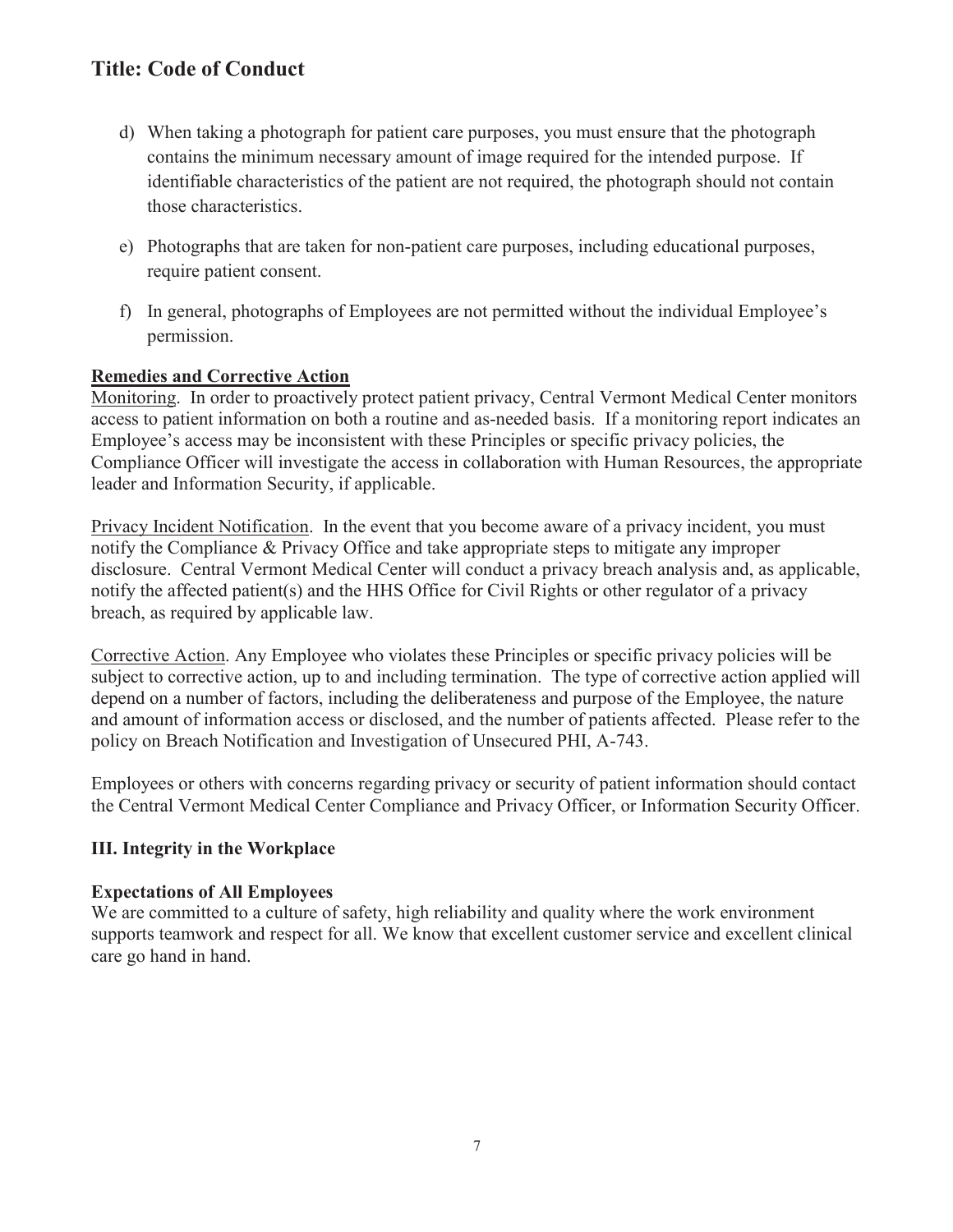Employees are expected to:

- Act courteously to other employees and to patients and their families.
- $\bullet$  Always tell the truth.
- Respect and value everyone.
- Take personal responsibility for others' privacy and confidentiality.
- Ask for help if they do not know what to do.
- Correct and report mistakes, not cover them up.
- Care as much about how their work is done as they do about getting it done.
- Will not bully or harass fellow employees, patients, or families.

The following behaviors can undermine our culture of safety and are unacceptable:

- Shouting, yelling or using profanity.
- Slamming or throwing objects in anger or disgust.
- $\bullet$  Disregard of a hospital policy.
- Criticizing others' performance or competency at an inappropriate time or place or in a manner not aimed at performance improvement.
- Demonstrating disrespect or intimidation, or disrupting the delivery of high-quality patient care.
- Retaliating against anyone who addresses or reports unacceptable behavior.
- Being unfit for duty for any reason, including because of the use or possession of alcoholic beverages or other drugs.
- Deliberate acts done with intent to harm or deceive.

#### **Following the Rules**

We are committed to acting in full compliance with all applicable laws, regulations, and organizational policies, as well as standards for accreditation established by The Joint Commission and other applicable accrediting authorities. Employees are required to know and follow the laws, regulations, policies and procedures that apply to their jobs, and to ask for more information about rules or policies they don't understand. Failure to do so could result in exclusion from participation in federal or state health care programs, civil monetary penalties and loss of licensure, and could subject an employee to disciplinary action by Central Vermont Medical Center, up to and including termination.

Employees are required to undergo annual training on applicable laws, regulations, policies and the Integrity & Compliance Plan.

Members of Central Vermont Medical Center's Board of Trustees are required to be educated about the Board's responsibility for oversight of compliance risk areas, the content and operation of Central Vermont Medical Center's Integrity and Compliance program, and the process for reporting integrity and compliance issues to the Board. Physicians, other billing providers, and staff involved in billing must annually complete additional coding and billing training sessions.

All vendors are required to undergo a certification process, which includes being educated about the requirements in this Code, in order to be able to do business with Central Vermont Medical Center.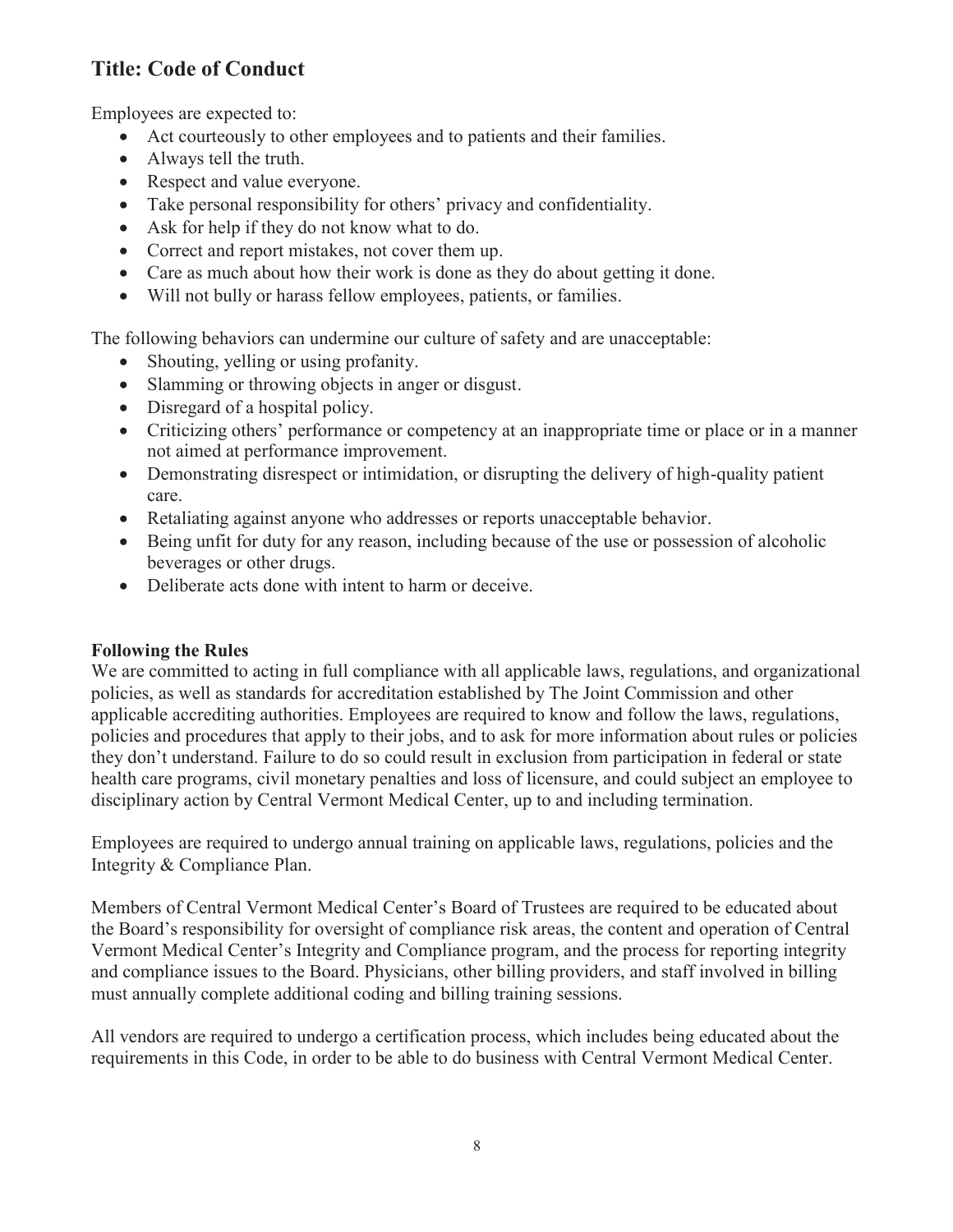## **Speaking Up If Something Isn't Right**

Employees have an affirmative obligation to report in good faith any known or suspected violation of a rule or policy, or other misconduct. Employees are encouraged to work through their supervisor or manager first to report these issues. Reports may also be made to the Compliance Officer. All employees have the right to use the Integrity & Compliance Hot Line (802-371-5959). Reports will be treated confidentially. Central Vermont Medical Center is committed to our policy of non-retaliation against employees and professional staff who report suspected violations in good faith. Central Vermont Medical Center also expects all employees and healthcare providers who care for patients in any of its facilities to report medical errors, "near misses" and patient safety concerns using the Central Vermont Medical Center patient safety reporting system (S.A.F.E.).

## **Protecting Central Vermont Medical Center's Resources**

Employees should strive to make prudent and effective use of Central Vermont Medical Center's assets and resources, including time, supplies, equipment, space and information. Employees are responsible for ensuring that assets and resources such as telephones, computers, copiers, and equipment are not improperly or unreasonably used. This includes the use of Central Vermont Medical Center funds for travel and entertainment-related expenses. As a general rule, employees should not use Central Vermont Medical Center's resources without prior approval. Occasional personal use of things such as telephones and computers is allowed so long as that use is consistent with Central Vermont Medical Center's policies. Any use of Central Vermont Medical Center's assets or resources for personal financial gain is prohibited.

#### **Freedom from Discrimination and Harassment**

We provide a workplace that practices non-discrimination and equal opportunity. All qualified persons, regardless of race, color, sex, sexual orientation, gender identity, ancestry, place of birth, HIV status, national origin, religion, marital status, age, physical or mental disability, protected veteran status or obligation for service in the armed forces, or any other characteristic protected by law, are offered equal employment opportunities.

We are committed to diversity. Employees should respect the diverse opinions, beliefs, and cultural differences of our staff, patients and visitors.

We do not tolerate harassment or unfair discrimination and treat such actions as a form of misconduct. Those who choose to file a complaint through Central Vermont Medical Center do not lose their right to file with an outside enforcement agency.

To file a complaint with Central Vermont Medical Center, please contact the Director of Human Resources at 371-4192 or any other member of management or any Human Resources Specialist.

We do not tolerate bullying, or unwelcome behavior that insults, humiliates or intimidates another individual or group. Anyone who is aware of such behavior should report it to their supervisor or Human Resources.

#### **Workplace Health and Safety**

To promote good health and protect patients and employees, smoking is not permitted on any Central Vermont Medical Center property.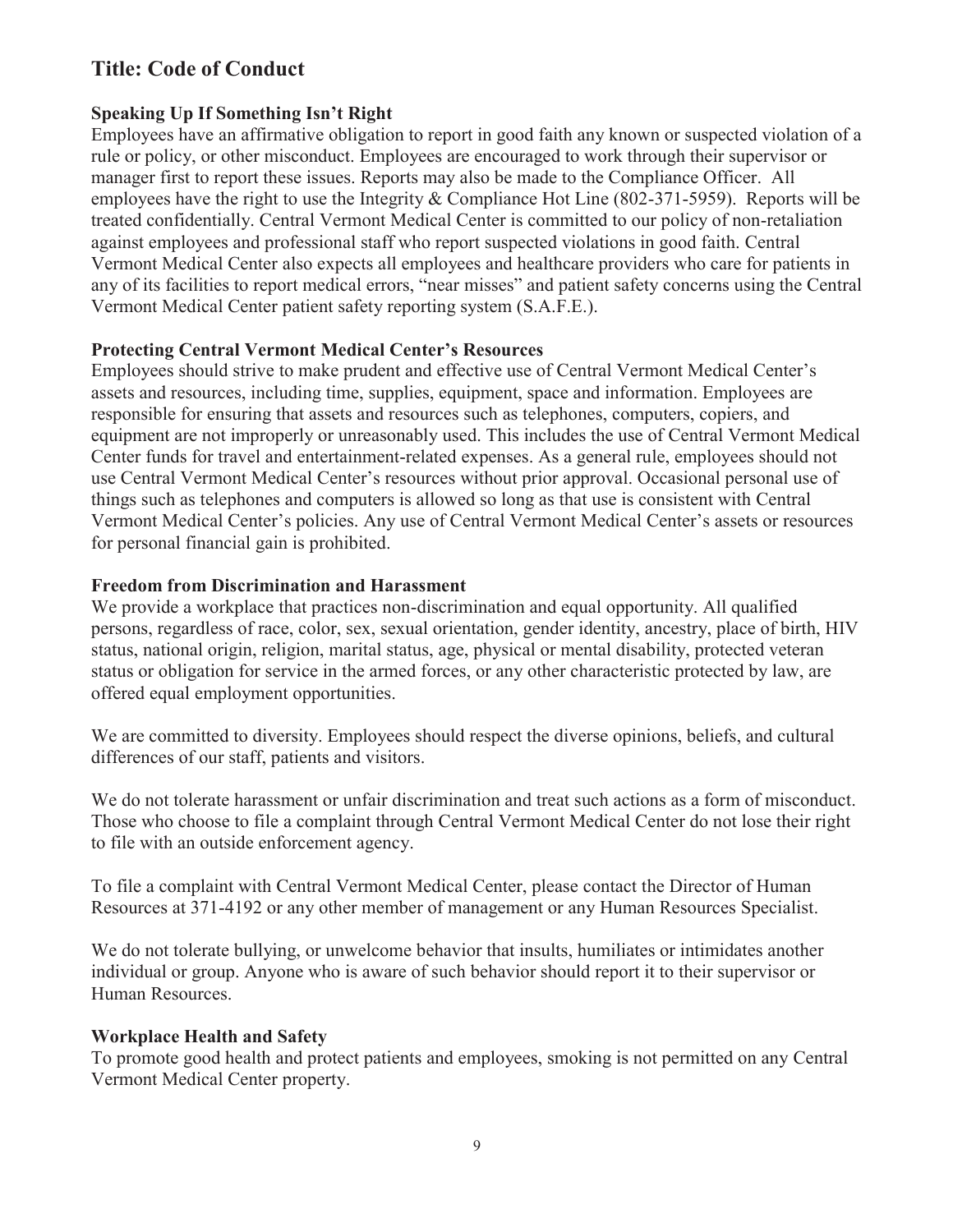Prescription and controlled medications and supplies must be handled properly and only by authorized individuals to minimize risks to patients, family members and employees. Employees who become aware of inadequate security of drugs or controlled substances or the diversion of drugs from the organization must report the incident immediately.

To ensure that all employees work in a safe environment, we follow federal and state laws and regulations regarding occupational safety. Employees who notice a potential or actual violation of occupational safety rules should report this to their supervisor or the Human Resources/Wellness office.

## **Protecting the Environment**

We continually strive to reduce our energy consumption, waste stream and carbon footprint, and to increase the use of healthy, locally-produced foods. At a minimum, Central Vermont Medical Center is committed to complying with all environmental laws and regulations that relate to our operations. We operate our facilities with the necessary permits, approvals and controls. We diligently use proper procedures to handle and dispose of hazardous and bio-hazardous waste. Employees must understand how their job duties may impact the environment and follow all requirements for the proper handling of hazardous materials. Employees should ask their supervisor if any requirements are unclear. Anyone aware of the improper release of a hazardous substance, improper disposal of medical waste, or any situation that may potentially damage the environment must immediately notify the appropriate supervisor.

## **Additional Leadership Responsibilities**

Leaders are expected to foster a culture that promotes the highest standards of ethics and compliance. Everyone in the organization with supervisory responsibility is expected to be a role model for these standards and values, and should never sacrifice ethical and compliant behavior in the pursuit of business objectives.

Leaders should encourage staff to raise concerns and propose ideas free from the fear of retaliation or retribution. Central Vermont Medical Center does not tolerate retaliation against employees or professional staff who report suspected violations in good faith. Leaders are also responsible for ensuring that staff members have adequate information and resources to comply with laws, regulations, and policies, as well as access to resources to help resolve ethical dilemmas.

# **IV. Accurate and Ethical Billing, Reporting and Financial Matters**

#### **Accurate Claims Submission and Documentation**

We are committed to ensuring that bills to government programs, commercial payers and patients comply with laws, rules and contractual commitments. Every employee has a responsibility to assist Central Vermont Medical Center in submitting complete and accurate claims for payment. No one should intentionally or carelessly submit false claims for payment, including using the wrong billing codes, falsifying the medical record, or billing for services that are not provided or are not medically necessary. Physicians and other providers are obligated to provide complete, accurate and timely information in the patient's medical record to support the services rendered.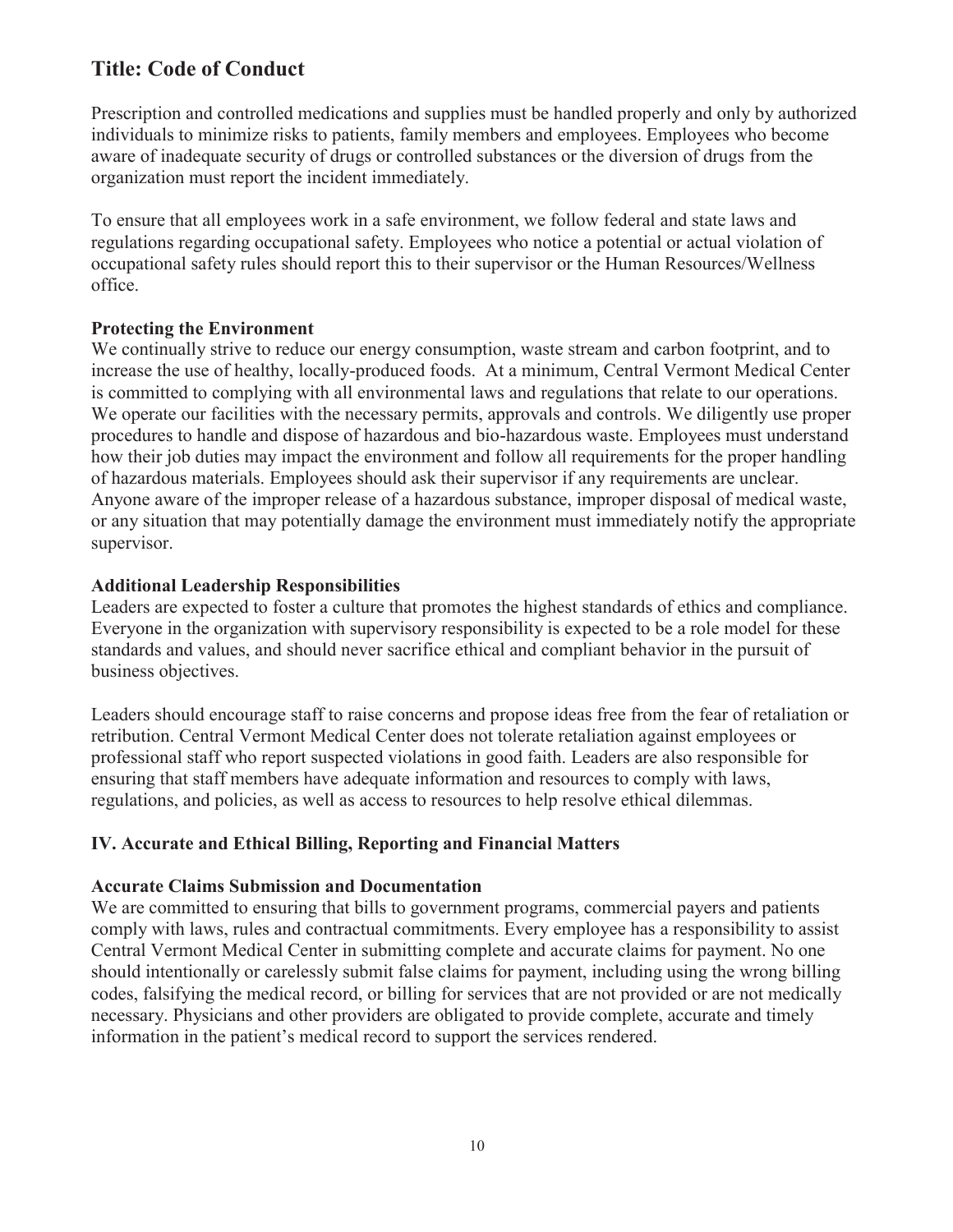## **Financial Reporting**

We are committed to maintaining complete and accurate financial records. Every employee is expected to be honest, complete and accurate in documentation and recordkeeping. We are required by laws and regulations to submit certain reports of our operating costs and other financial and quality information. We are committed to maintaining and filing complete and accurate cost reports and other data submissions. Because of the complex nature of these requirements, all issues related to cost reports must be communicated to the Accounting/Finance Department.

Central Vermont Medical Center complies fully with Vermont's Certificate of Need (CON) laws, which require health care providers to obtain a CON before taking certain actions, such as committing to large capital expenditures or undertaking new services. We seek to maintain a cooperative and open relationship with state regulatory agencies. Any project that is potentially subject to a CON must be reviewed and approved by the UVMHN Network Leadership Council before the project is initiated.

## **Physicians at Teaching Hospitals**

Central Vermont Medical Center is affiliated with UVM Medical Center, an academic medical center, and teaching is an important aspect of our mission. These programs have specific rules regarding documentation and billing by teaching physicians. Central Vermont Medical Center's teaching physicians will comply with the physical presence and documentation requirements of those programs.

## **Education About False Claims Recovery**

As required by law, Central Vermont Medical Center's Education about False Claims Recovery policy provides detailed information to employees about (a) the federal False Claims Act and Program Fraud Civil Remedies Act (and similar state legislation), (b) "whistleblower" protections under both federal and state law, and (c) our policies and procedures to prevent, detect and remedy fraud, waste and abuse.

Examples of the types of activities that would risk violating laws designed to prevent health care fraud include:

- 1. Filing a claim for services that weren't provided or weren't provided as described on the claim;
- 2. Filing a claim for services without documentation to substantiate the performance of those services;
- 3. Submitting a claim containing information known to be false;
- 4. Adding false diagnoses or using a past diagnosis to represent the patient's current condition;
- 5. Billing for and accepting reimbursement for services that were not medically necessary.

If employees have any doubts or questions about whether any billing situation is correct, they should notify their supervisor or the Compliance Officer.

# **Those Excluded From Federally-Sponsored Programs**

Central Vermont Medical Center does not hire or engage as contractors any person or entity who (1) is ineligible to participate in federal health care programs; or (2) has been convicted of a criminal offense related to the provision of health care items or services. All employees and applicants are required to disclose whether they are ineligible persons before they start working at Central Vermont Medical Center. We routinely screen employees and vendors against the government lists of such excluded and ineligible persons.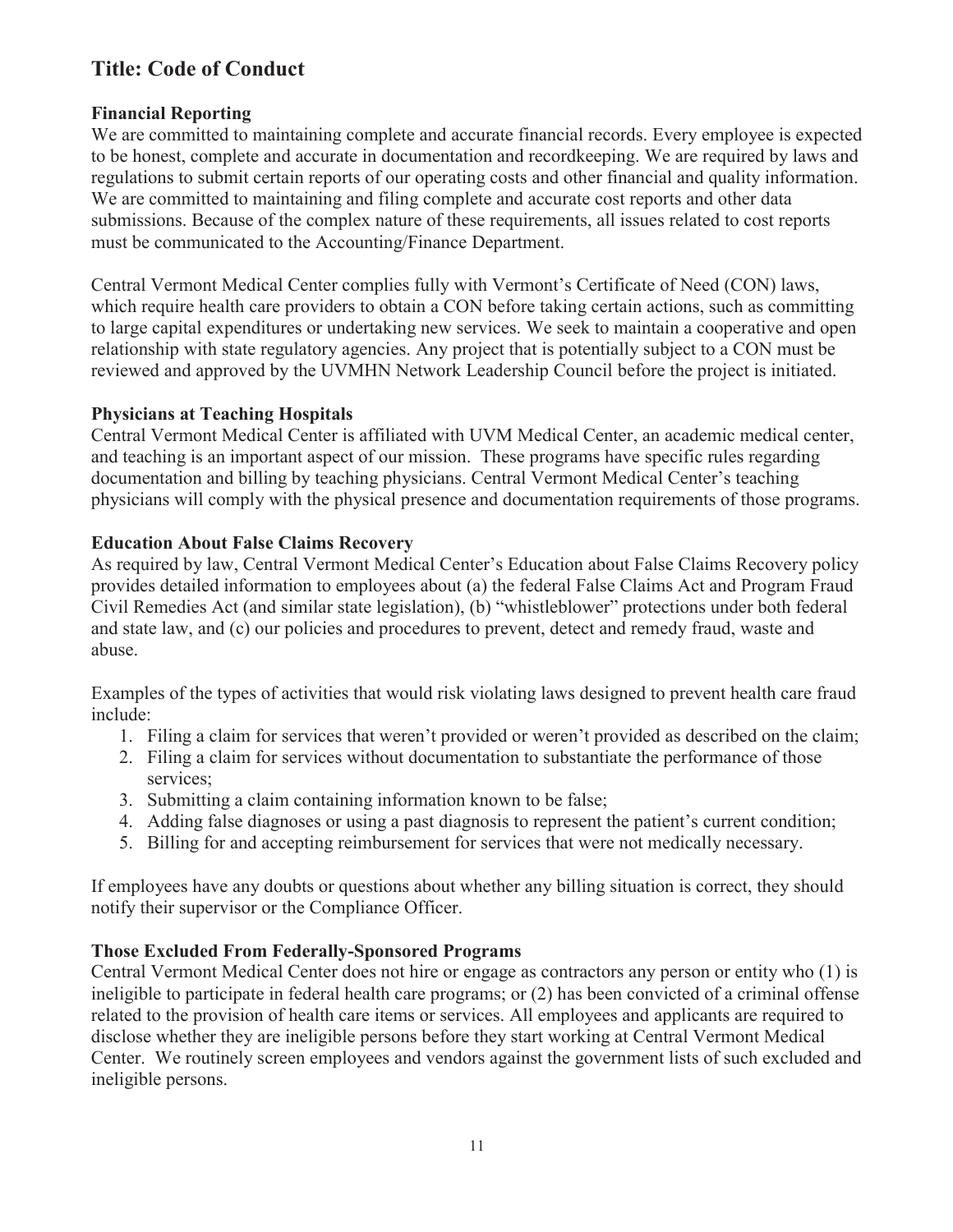## **Protection Of Business Records**

Central Vermont Medical Center protects its data and business records from accidental or intentional modification, disclosure, destruction or use that is not authorized or appropriate. Central Vermont Medical Center employees, volunteers, students, and visiting learners may only access and use confidential information on a "need-to-know" basis to perform their particular duties, and must take appropriate measures to protect the confidentiality of Central Vermont Medical Center's records. Employees and others may disclose confidential information only to authorized individuals/third parties, and must report any violations of this policy to their supervisor, the Information Security Officer or the Compliance Officer.

## **V. Ethical Business Relationships**

#### **No Payments For Referrals**

A patient's choice of health care provider should be based on quality and convenience for the patient, not on financial benefit to the provider. Central Vermont Medical Center does not pay for referrals or accept payment for any referrals we make. Federal and state laws prohibit payments in exchange for patient referrals or other business. "Payments" can be anything of value, such as a trip to a conference or free equipment. If employees are aware of any inappropriate payments or gifts being offered or solicited, they should report the incident to their supervisor or the Compliance Officer.

#### **Gifts**

Central Vermont Medical Center expects all employees to uphold the highest ethical standards when interacting with vendors and patients and to avoid any arrangement that could improperly influence decision-making or patient care. In addition, federal and state laws place restrictions on the exchange of gifts or other benefits among Central Vermont Medical Center, its vendors, and its patients. At Central Vermont Medical Center, no personal gifts of any kind from vendors are permitted. Employees may not solicit, offer, or accept gifts to or from patients, vendors or others doing business with Central Vermont Medical Center.

#### **Conflicts Of Interest**

Central Vermont Medical Center has a responsibility to maintain the public's trust. Our patients and community expect us to make unbiased decisions in providing patient care, choosing vendors or business partners, and hiring employees. A conflict of interest may occur if an employee's outside interests influence - or appear to influence- his or her job-related decisions or responsibilities. Our Conflict of Interest policy explains how employees and other members of the Central Vermont Medical Center community must disclose any relationship that could inappropriately impair that person's judgment in work-related decisions.

#### **Communications With Governmental Agencies, Regulatory Authorities And The Media**

It is Central Vermont Medical Center's policy to cooperate with all governmental agencies, regulatory authorities and accrediting bodies in a direct, open and honest manner. Employees should never mislead representatives of a governmental agency, regulatory authority or accrediting agency.